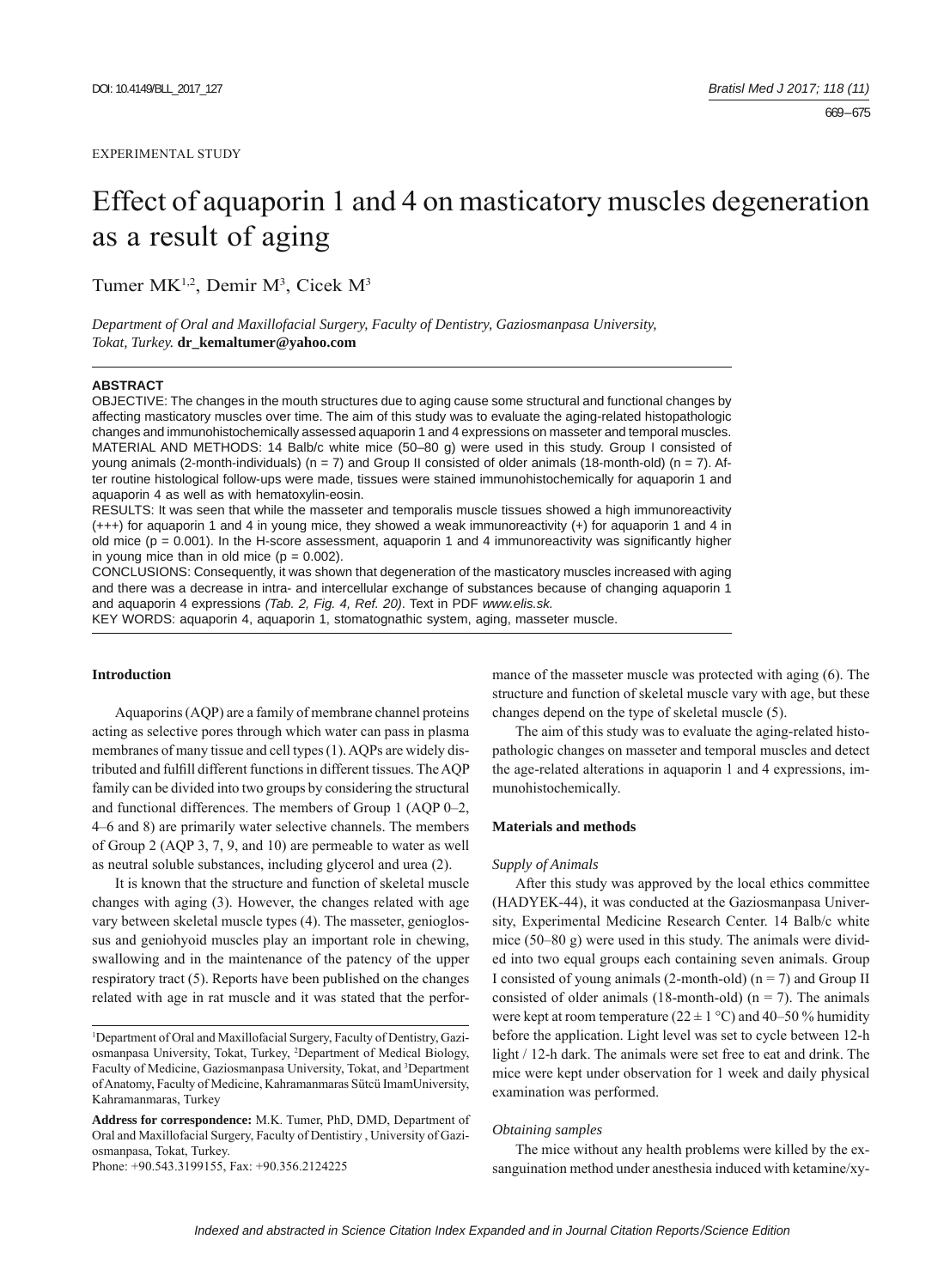## *Bratisl Med J 2017; 118 (11)*

## 669 – 675

lazine (50/10 mg/kg). The temporomandibular joints including the ramus of the mandible and a portion of the temporal bone of the mice were removed in a block to preserve the integrity. They were taken in 10 % formalin solution for use in immunohistochemical and histopathological evaluations.

## *Histological examination of the masseter and temporalis muscles*

The tissues were left in the formalin solution until the section could be taken. After routine histological follow-ups were made, tissues were embedded in paraffin.  $4-5$ - $\mu$ m-thick tissue sections were taken from the paraffin embedded tissues. Then, they were stained with Hematoxylin-eosin (H&E). The stained sections were examined under the Zeiss Axio Lab A1 light microscope.

# *Immunohistochemical examination of the masseter and temporalis muscles*

4–5-mm thick sections, which were taken from paraffin blocks, were stained immunohistochemically for Aquaporin 1 (Rabbit polyclonal to Aquaporin 1, AB110186, Cambridge, UK) and Aquaporin 4 (Rabbit polyclonal to Aquaporin 4, Abcam, AB34710, UK). The stained slides were examined with the research microscope (Zeiss Axio Lab A1) and also, they were evaluated and photographed. Then immunohistochemical assay was performed using the H-score analysis (7). The intensity of aquaporin 1 and aquaporin 4 immunoreactivity was evaluated semi-quantitatively by using the categories of stain intensity during follow-up: 0 (No staining), 1+ (Weak-but-detectable staining), 2+ (Moderate or significant staining), and 3+ (Intensive staining). Firstly, H-score value was obtained for each tissue by computing the sum of the percentages of the cells according to the categories of stain intensity. Then, this value was multiplied by the weighted intensity of staining by using the H-score formula =  $\Sigma$ Pi (i 1+) ("i" representing the intensity scores and "Pi" representing the relative percentage of cells). Each slide was evaluated under light microscope (in 40X magnification). The percentage of the cells in each intensity in these areas was identified at different times by two researchers

**Tab. 1. Comparison of the masticatory muscles of young and old mice.**

| Group                              | Young $(n=7)$       | Old $(n=7)$         |         |          |
|------------------------------------|---------------------|---------------------|---------|----------|
| <b>Masticatory Muscles</b>         | $\overline{x}$ + SD | $\overline{x}$ + SD |         | p        |
| Temporalis AOP 1                   | 164.29±22.42        | $108.14\pm 6.41$    | 6.370   | $0.001*$ |
| Temporalis AOP 4                   | $151.71\pm18.98$    | $102.29 \pm 12.79$  | 5 7 1 4 | $0.001*$ |
| Masseter AOP 1                     | 189.29±15.40        | $131.14 \pm 18.86$  | 6.317   | $0.001*$ |
| Masseter AOP 4                     | $177.71 \pm 18.89$  | $107.00 \pm 17.51$  | 7.263   | $0.001*$ |
| $\sim$ $\sim$ $\sim$ $\sim$ $\sim$ |                     |                     |         |          |

\* Difference is statistically significant;  $\alpha = 0.05$ : independent samples t test

who were unaware of the species and source of the tissues. The average scores of both researchers were used.

## *Statistical analysis*

The Shapiro–Wilk test was used for testing normality. The data were normally distributed. p values of < 0.05 were considered to be significant at statistical level. The independent two-sample ttest was used to compare the groups.

## **Results**

## *Histological fi ndings*

## *Hematoxylin-eosin staining fi ndings*

Histological structure of the masseter and temporalis muscles was photographed by a light microscope in young and old animals  $(Fig. 1)$ . Degeneration areas were seen in muscle fibers due to aging. It was seen that myocyte proliferation and expansion in the intramuscular areas were greater in old mice compared to young mice. There was an increase in the number of necrotic muscle fibers and a decrease in the number of muscle cells with centrally located nucleus. Moreover, degenerative disorders and muscular dystrophies occurred in muscle fibers due to aging. It was seen that muscle fibers of young mice exhibited a healthier appearance than that of old mice (a low amount of both necrotic and angular fibers). In young mice, the excessive viability of the myofibers was disrupted and the number of them declined with aging. Large nuclei, small cytoplasms and large cell areas were seen in muscle fibers of young mice; however, it was noted that small nuclei, large cytoplasms and small cell areas were seen in muscle fibers of old mice. It was observed that age-related decline and shrinkage occurred in blood vessels.

## *Immunohistochemical fi ndings*

Immunohistochemical staining for aquaporin 1 and aquaporin 4 was performed in tissue sections of the masseter and temporalis muscles from the masticatory muscles of young and old mice. No immunoreactivity was observed in the negative control staining. The results were evaluated semi-quantitatively and are given in Table 2. It was seen that while the masseter and temporalis muscle tissues showed a high immunoreactivity  $(++)$  for aquaporin 1 and 4 in young mice (Figs 2 and 3), the masseter and temporalis muscle tissues showed a weak immunoreactivity (+) for aquaporin 1 and 4 in old mice ( $p = 0.001$ ). In the H-scoring results performed by immune positive staining of muscle cells in the transverse sec-

|  |  |  |  | Tab. 2. Comparison of immunoreactivity concentrations of the masticatory muscles of young and old mice. |  |  |  |  |
|--|--|--|--|---------------------------------------------------------------------------------------------------------|--|--|--|--|
|--|--|--|--|---------------------------------------------------------------------------------------------------------|--|--|--|--|

|                  | Young |                                    | Old |                                    |         |          |
|------------------|-------|------------------------------------|-----|------------------------------------|---------|----------|
|                  |       | Immune reactivity<br>concentration | n   | Immune reactivity<br>concentration | Total n |          |
| Temporalis Aqp 1 |       | $^{+++}$                           |     |                                    |         | $0.001*$ |
| Temporalis Aqp 4 |       | $^{+++}$                           |     |                                    |         | $0.001*$ |
| Masseter Aqp 1   |       | $^{+++}$                           |     |                                    |         | $0.001*$ |
| Masseter Aqp 4   |       | $^{+++}$                           |     |                                    |         | $0.001*$ |

\* statistically Significant;  $\alpha = 0.05$ ; Fisher Exact test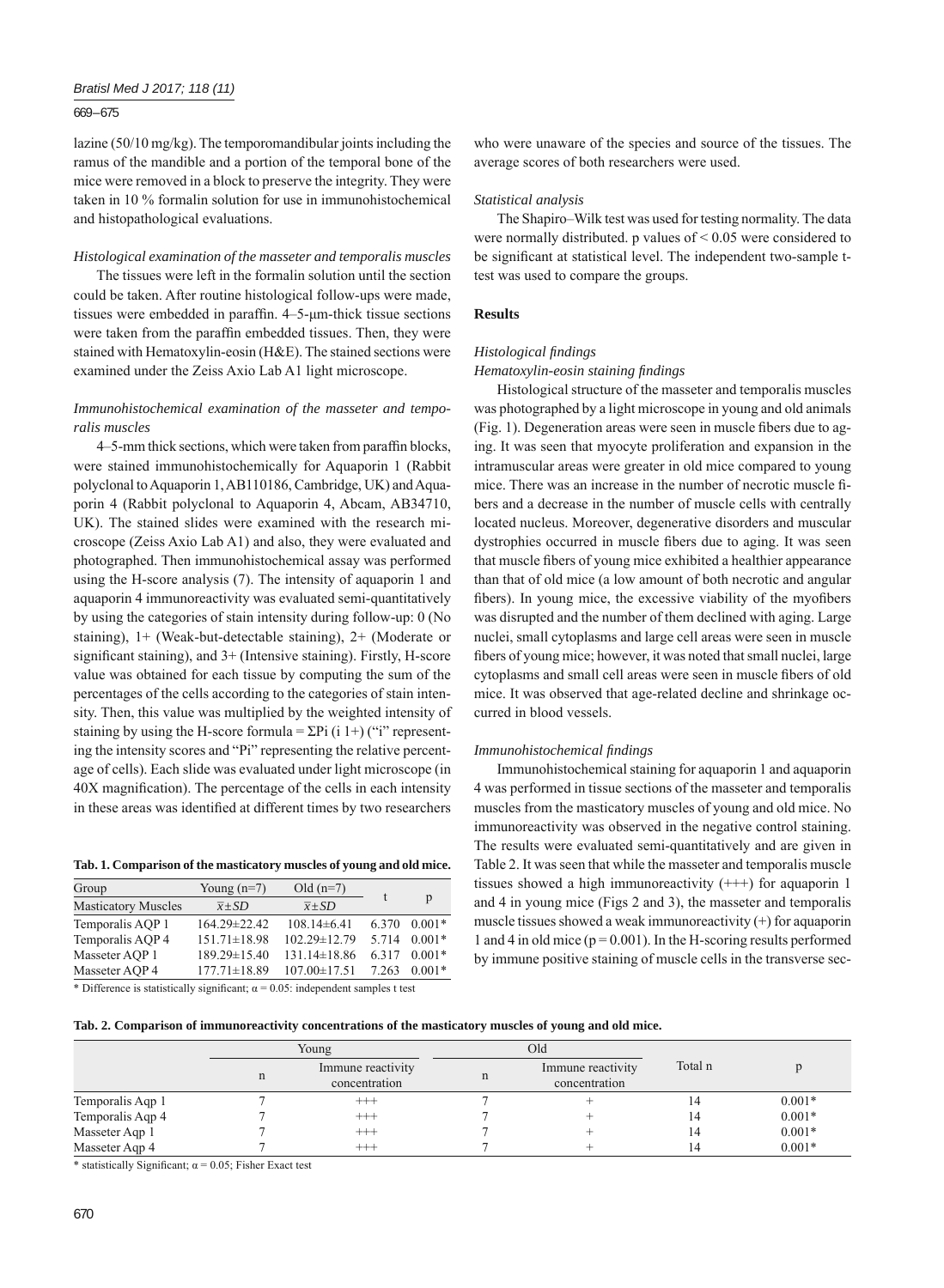

**Fig. 1. Hematoxylin-eosin staining, 40X. A) Young mice, masseter muscle, B) Old mice, masseter muscle, C) Young mice, temporal muscle, D) Old mice, temporalis muscle.**

tions of the masseter and temporalis muscles forming musculi masticatorii, aquaporin 1 and aquaporin 4 immunoreactivity was higher at a significant level in young mice than in old mice ( $p =$ 0.001) (Tab. 1).

## **Discussion**

The physiological function of the chewing system is the chewing function. Functional structures such as teeth, supporting dental tissues, jaws, joints, muscles and vascular-nervous system constitute the chewing system. The morphology of the masticatory muscles must be complete for an effective chewing function. Therefore, we tried to analyze the aging-related changes in the masseter and temporalis muscles in this study. The adult mouse masticatory muscles contain only fast-muscle fibers (8). Many studies have reported that there were time-dependent changes in the characteristics of muscle fibers in fetal masseter muscle and postnatal mouse tongue muscle (9). Shida et al (10) showed that the chewing muscles differed according to superficial and deeplayer muscle fiber properties together with the muscle fibers moving in different directions. In our study, degeneration areas were seen in muscle fibers due to aging as a result of histopathological analysis. It was seen that myocyte proliferation and expansion

in the intramuscular areas were greater in old mice compared to young mice. There was an increase in the number of necrotic muscle fibers and a decrease in the number of muscle cells with centrally located nucleus. Moreover, degenerative disorders and muscular dystrophies occurred in muscle fibers due to aging. It was seen that muscle fibers of young mice exhibited a healthier appearance than that of old mice (a low amount of both necrotic and angular fibers). In young mice, the excessive viability of the myofibers was disrupted and the number of them declined with aging. Large nuclei, small cytoplasms and large cell areas were seen in muscle fibers of young mice; however, it was noted that small nuclei, large cytoplasms and small cell areas were seen in muscle fibers of old mice. It was observed that age-related decline and shrinkage occurred in blood vessels.

Aquaporins are a family of hydrophobic membrane channel proteins expressed in various types of cells in various organ systems, especially in epithelial and endothelial cells. Aquaporins act as selective pores that provide bidirectional water-passage through biological membranes, and thereby they allow the regulation of osmotic homeostasis in relation to the movement of melted material and extracellular medium (2). In particular, aquaporin 4 (AQP4) is the water channel that is found in mammalian skeletal muscle in vivo (11). Previous studies on AQP expression in the muscles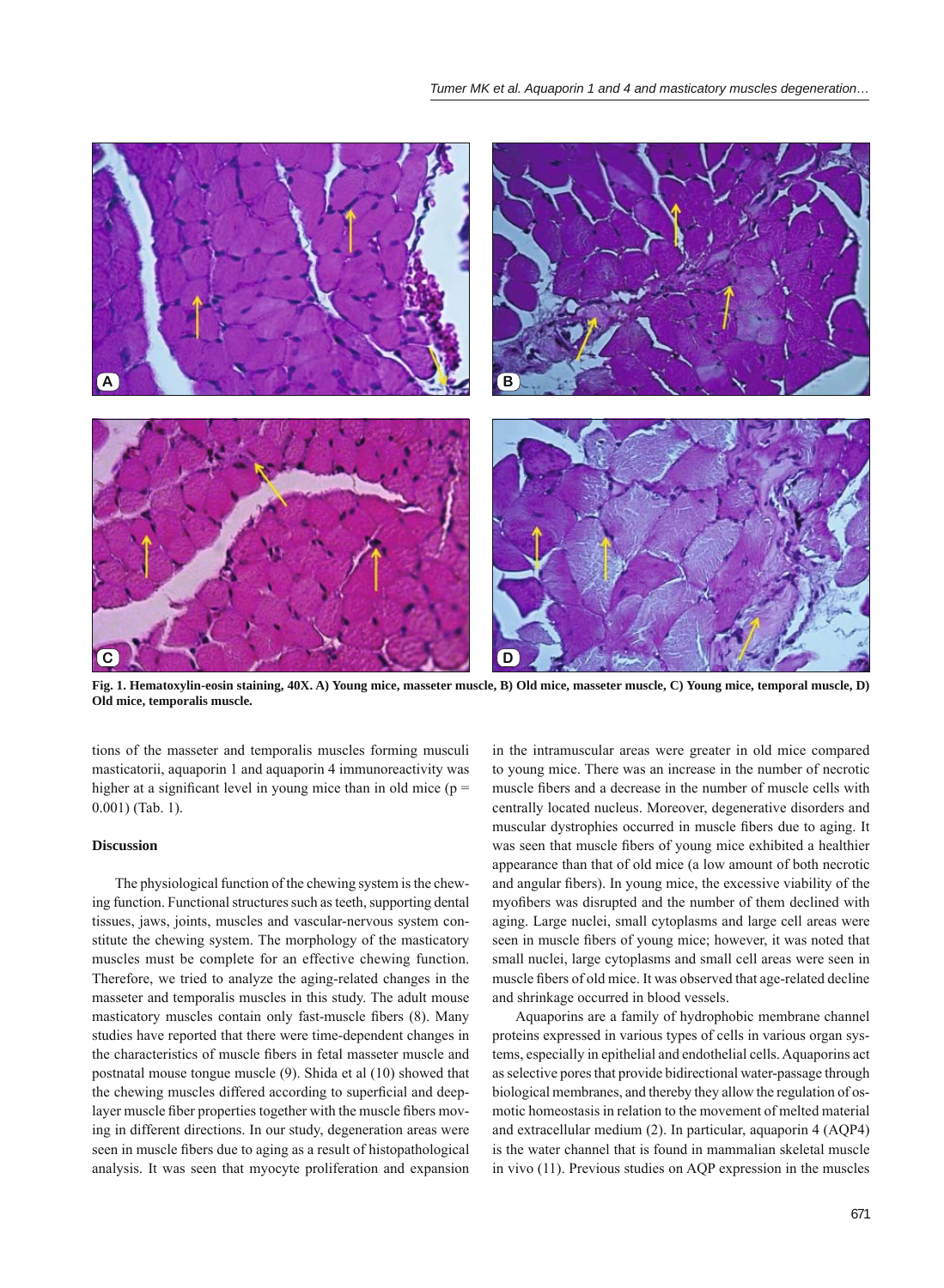669 – 675



**Fig. 2. Immunohistochemical staining of Aquaporin 1, 40X. E) Young mice, masseter muscle, F) Old mice, masseter muscle, G) Young mice, temporal muscle, H) Old mice, temporalis muscle.**

focused primarily on AQP1 and AQP4. As a result of immunohistochemical staining that we performed in our study, it was seen that while the masseter and temporalis muscle tissues showed a high immunoreactivity (3+) for AQP1 and AQP4 in young mice, the masseter and temporalis muscle tissues showed a weak immunoreactivity (1+) for AQP1 in old mice. This situation demonstrates that AQP1 and AQP4 in both young and old mice are found in the physiology of the masticatory muscles and play in the activity of the masticatory muscles.

AQP4 mediates water transport between blood and myofibrils for the modulation of rapid volume changes during muscle contraction and is expressed in microvessels together with AQP1 (12). It has also been suggested that AQP4 is involved in the regulation of myofiber energy metabolism in addition to modulating the osmotic pressure in myofibrils (11). On the other hand, pathological findings such as edema were not detected in skeletal muscle morphology in transgenic mice that overexpressed AQP4 (13). It was reported that muscle strength, osmotic water permeability and water content of skeletal muscle did not change in AQP4 knockout mice compared to wild-type mice (14). Therefore, there is no consensus on the physiological role of AQP4 in protecting skeletal muscle homeostasis in vivo (15). As a result of the H-score analysis in our study, it was seen that the amount of AQP4-positive cells was higher in the masticatory muscles of young mice but was significantly decreased in the masticatory muscles of old mice. Intensive staining (3+) of AQP4 in the masticatory muscles of young mice suggests that the exchange of substances between extracellular medium and intracellular medium through the water channels in the cell membrane is greater. However, we think that weak staining (1+) of AQP4 in the masticatory muscles of old mice indicates that the number of the water channels involved in the exchange of substances is reduced due to aging and therefore this may cause disruption of homeostasis. We assume that high expression of AQP4 in young mice provides that osmotically active metabolites are released more easily into myoplasm at higher activation levels of the chewing muscles during contraction.

In addition to AQP4, there is evidence for the expression of other AQPs in human skeletal muscle. Süleymanyan and Baumgarten (16), 1996 used membrane hydraulic conductivity to measure the amount of net water-movement across the sarcolemma of rabbit ventricular myocytes in order to explore the functional significance of AQPs. They concluded that the values were significantly higher significant than the expected value for AQP1 alone. Alternatively, Kellen and Bassingthwaighte (17), 2003 reported that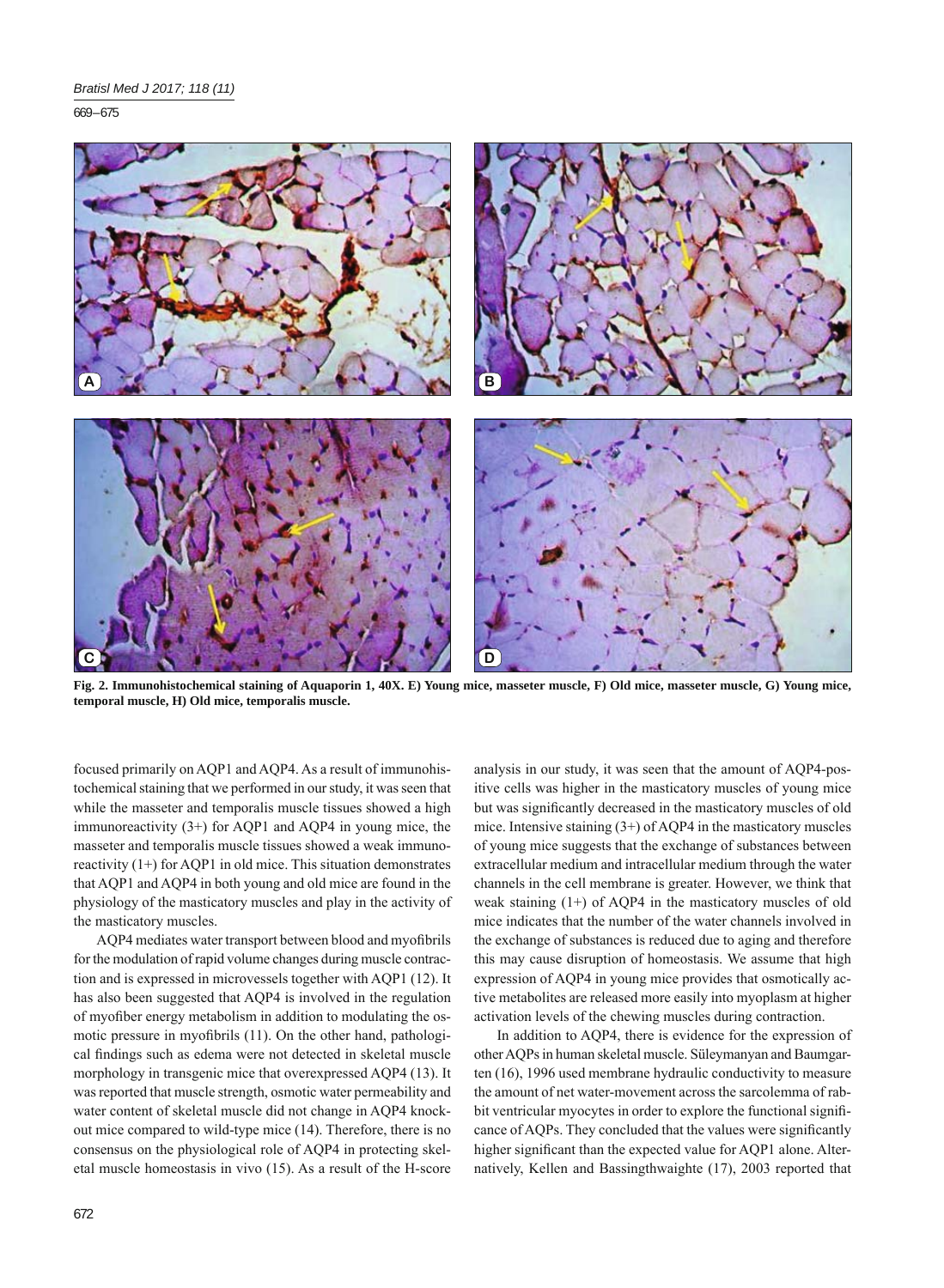

**Fig. 3. Immunohistochemical staining of Aquaporin 4, 40X. I) Young mice, masseter muscle, J) Old mice, masseter muscle, K) Young mice, temporal muscle, L) Old mice, temporalis muscle.**

28 % of the transcapillary water-flux occurred via transepithelial transport (through AQPs) during steady-state conditions and the remaining amount passed through interendothelial clefts. In the light of our findings, the fact that the amount of AQP1 positive cells was higher at a significant level in young mice than in older mice suggests that it is associated with endothelial cell migration and vascular growth, and the fact that the amount of AQP1 positive cells was lower at a significant level in old mice than in young mice suggests that young mice have more endothelial regenerative capacity. Moreover, we suggest that the AQP1 pool is present in myocytes with endothelial capillaries in the chewing muscles. The changes in AQP1 expression in myocytes may show the functional significance of the AQP1 protein. Understanding how water is regulated in AQP channels in the physiological and pathological conditions in myocytes with aging can provide the development of therapeutic strategies aimed at preventing edema in the muscle or facilitating recovery after injuries such as ischemia and reperfusion.

It has been reported that AQP1 is rich in microvascular endothelium, including the capillary endothelium in the skeletal muscle. The localization of AQP1 in the sarcolemma of human skeletal muscle fibers has also been demonstrated (18). In humans, the

cross-sectional area and density of the masseter and temporalis muscles decrease as a result of aging (19). Electromyographic (EMG) records in these muscles showed age-related physiological changes which included a reduction in muscle activity (20). Previous studies in humans have indicated a change in chewing function together with a greater number of bites required for mouth movements and bolus formation because of the underlying changes in muscle morphology and physiology with increasing age (19). As a result of the H-Score analysis in our study, it was seen that the amount of AQP4 positive cells was higher in the masticatory muscles of young mice but was significantly decreased in the masticatory muscles of old mice. Intensive staining (3+) of AQP4 in the masticatory muscles of young mice suggests that the exchange of substances between extracellular medium and intracellular medium through the water channels in the cell membrane is greater. However, we think that weak staining  $(1+)$  of AQP4 in the masticatory muscles of old mice indicates that the number of the water channels involved in the exchange of substances is reduced due to aging and therefore this may cause disruption of homeostasis. It was seen that AQP1 and AQP4 protein levels were decreased as a result of muscle loss with aging. In addition, there was a decrease in the expression levels of AQP1 and AQP4 in endothelium and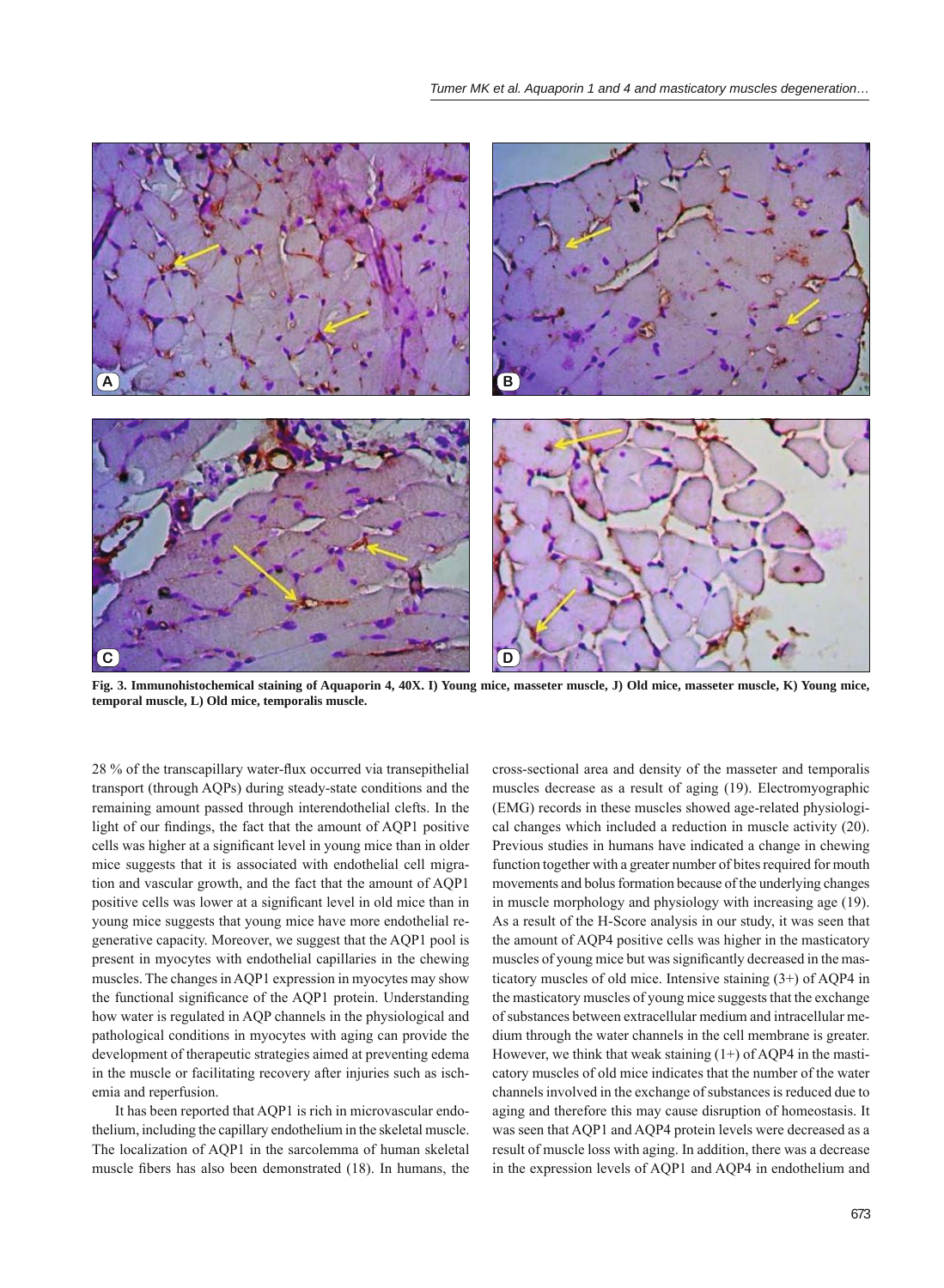



**Fig. 4. Comparison of H-scores and immunoreactivity of aquaporin 1 and aquaporin 4 in the masticatory muscles of young and old mice.**

myofibrils of the chewing muscles due to aging. We think that this reduction is related to the fact that the chewing muscles are among the fastest contracting muscles in the body and the fact that osmotic permeability decreases in muscle sarcolemma with aging (Fig. 4).

Consequently, degeneration of myocytes and myofibrils of the chewing muscles and loss of muscle mass (i.e. muscular dystrophy) increase with aging. There is a decrease in the exchange of substances between intercellular medium and intracellular medium. Functional impairments in the cell membrane together with the negative changes in the number and structure of the water channels located in the cell membrane can cause irreversible damage. In this context, we believe that it will be a guide in the investigation of new treatment methods for the removal of natural or operative damage due to aging.

## **References**

**1. King LS, Agre P.** Pathophysiology of the aquaporin water channels. Annu Rev Physiol 1996; 58: 619–648.

**2. Wang W, Hart PS, Piesco NP, Lu X, Gorry MC, Hart TC.** Aquaporin expression in developing human teeth and selected orofacial tissues. Calcif Tissue Int 2003; 72: 222–227.

**3. Degens H.** Age-related skeletal muscle dysfunction: causes and mechanisms. J Musculoskelet Neuronal Interact 2007; 7: 246–252.

**4. Imagita H, Yamano S, Tobimatsu Y, Miyata H.** Age-related changes in contraction and relaxation of rat diaphragm. Biomed Res 2009; 30: 337–342.

**5. Kaneko S, Iida RH, Suga T, Morito M, Yamane A.** Age-related changes in rat genioglossus, geniohyoid and masseter muscles. Gerodontology 2014; 31 (Suppl 1): 56–62.